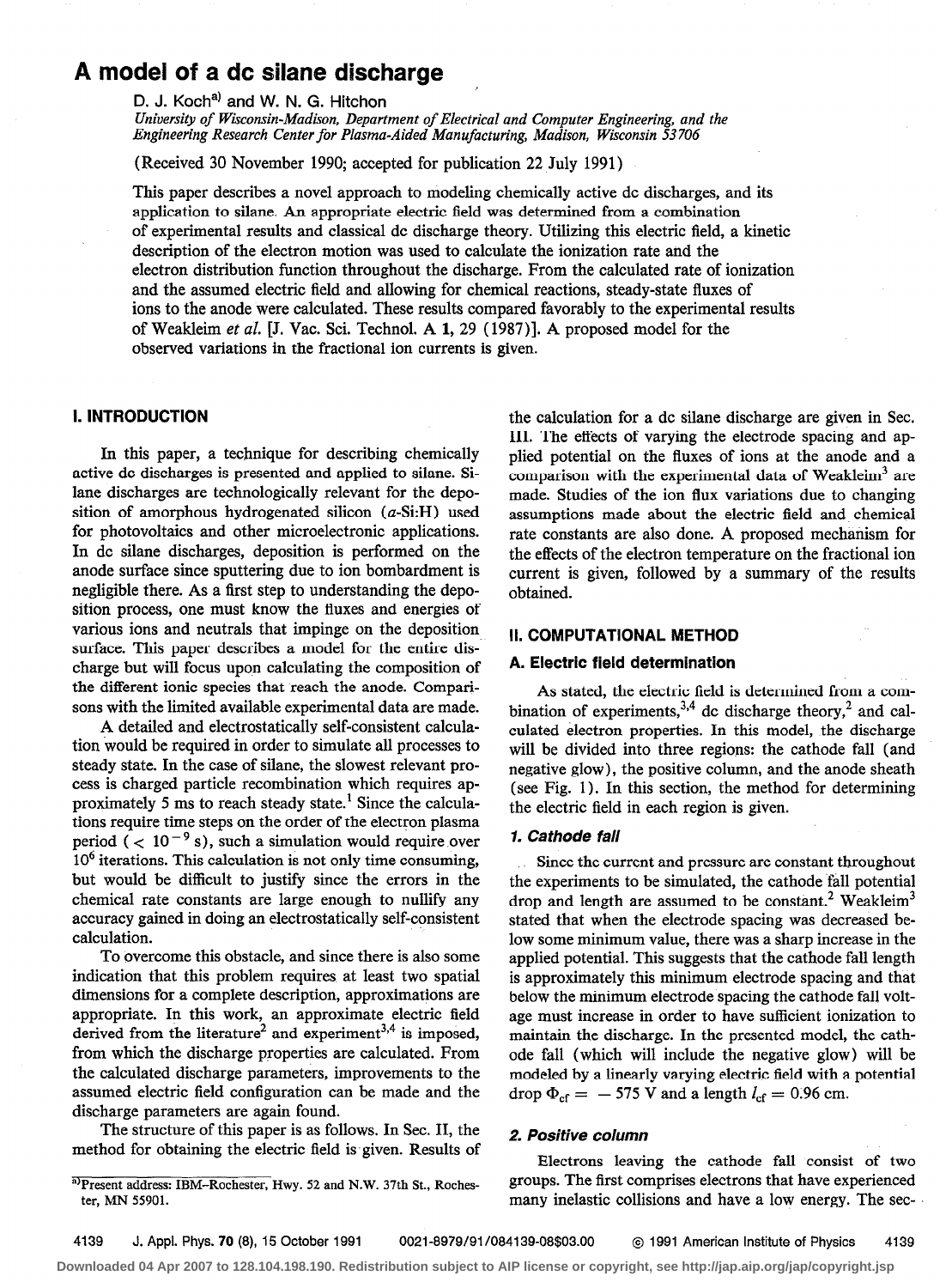

FIG. 1. Geometry of the dc discharge used here.  $l_{af}$  and  $\Phi_{af}$  are the length and potential drop of the anode sheath.  $l_{pc}$  and  $\Phi_{pc}$  are the length and potential drop of the positive column.  $l_{cf}$  and  $\Phi_{cf}$  are the cathode fall length and potential drop.

ond group consists of electrons that experience few inelastic collisions and enter the negative glow with energies directed along the discharge axis which are essentially as high as the cathode fall potential drop.

The calculations to be given show that in one particular case the electron energy is about 1 eV with a beam component of energy along the discharge axis of 0.02 eV at the position where the electric field approaches zero. This implies that the electron energy distribution is essentially isotropic in velocity space, which is very different from the "beamlike" distribution found in the cathode fall. Therefore, the region adjacent to the "cathode fall" will be treated in the electric field model as a resistive positive column. (As stated above, the term "cathode fall" will be used to describe both the cathode fall and negative glow.)

The experiments<sup>3</sup> show that the applied voltage increases linearly with electrode spacing. It is assumed that this is in proportion with the length of the positive column which has a potential drop,  $\Phi_{\text{nc}}$ , for a given electrode spacing, which is

$$
\Phi_{\rm pc} = \Phi_c - \Phi_{c \min} - \Phi_{af},\tag{1}
$$

where  $\Phi_c$  is the cathode potential at this electrode spacing,  $\Phi_{af}$  is the anode sheath potential, and  $\Phi_{c \text{ min}}$  is the cathode potential at the minimum electrode spacing. The positive column extends from the negative glow edge to the edge of the anode sheath and its length is given by

$$
l_{\rm pc} = L - l_{\rm cf} - l_{\rm af},\tag{2}
$$

4140 J. Appl. Phys.; Vol. 70, No. 8, 15 October 1991 D. J. Koch and W . N. G. Hitchon 4140

where  $L$  is the electrode spacing,  $l_{cf}$  is the cathode fall length (including the negative glow), and  $l_{af}$  is the anode sheath length.

#### 3. Anode sheath

Using simulations of the electron motion, the random electron current  $J_{er}$  and the drift current  $J_{ed}$  can be calculated. In the cases studied here, the random current is much larger at the anode than the drift current. For current continuity to hold at the anode, an anode sheath is needed to reduce the incident discharge current to the external current.<sup>2</sup> At the anode sheath-positive column boundary is a field reversal that marks the beginning of the anode sheath. Ions which are created in the anode sheath go to the anode while those ions created in the positive column are probably lost by Schottky diffusion processes to the chamber walls while ions created in the cathode fall go to the cathode.

The electron distribution in front of the anode is assumed here to consist of a Maxwellian component and a beam component. The temperature of the Maxwellian component  $T_e$  is found from

$$
T_e = (2/3k)(\langle E_T \rangle - \langle E_B \rangle), \tag{3}
$$

where  $\langle E_T \rangle$  is the total average electron energy and  $\langle E_B \rangle$  is the average electron beam energy which is relatively small. From  $T_e$ , the average electron velocity towards the anode  $v_{ex}$  is found using the relation

$$
v_{ex} = \sqrt{kT_e/2\pi m_e} \tag{4}
$$

assuming the low-energy beam does not reach the anode and the distribution is still Maxwellian with temperature  $T_e$  at the anode.

Knowing  $J_{\text{ext}}$  and  $v_{ex}$ , the electron density at the anode can be determined and is

$$
N_e|_{\text{anode}} = J_{\text{ext}}/qv_{ex}.\tag{5}
$$

The anode sheath potential drop is assumed to be  $3.8kT<sub>e</sub>/q$ , so the electron density at the anode fall-positive column interface can be estimated to be

$$
N_e|_{\text{afpc}} = N_e|_{\text{anode}} \exp(3.8). \tag{6}
$$

From  $T_e$  and  $N_e|_{a fpc}$ ,  $\lambda_D$  is calculated in the usual manner. The anode sheath  $l_{af}$  is assumed to extend  $5\lambda_D$  from the anode.

Using these calculated values of  $\Phi_{af}$  and  $l_{af}$ , new values of  $\Phi_{\text{pc}}$  and  $l_{\text{pc}}$  are found. The electron motion is simulated in this new electric field configuration. The electron temperature at the anode after the second simulation was found to be within 15% of the initial electron temperature. The effect of the variation in the electron temperature on the ion current will be studied in Sec. III.

#### B. Particle motion calculation

Using this electric field and the method for calculating electron motion described in other work,<sup>5,6</sup> the spatial distribution of the ionization and dissociation rates are deter-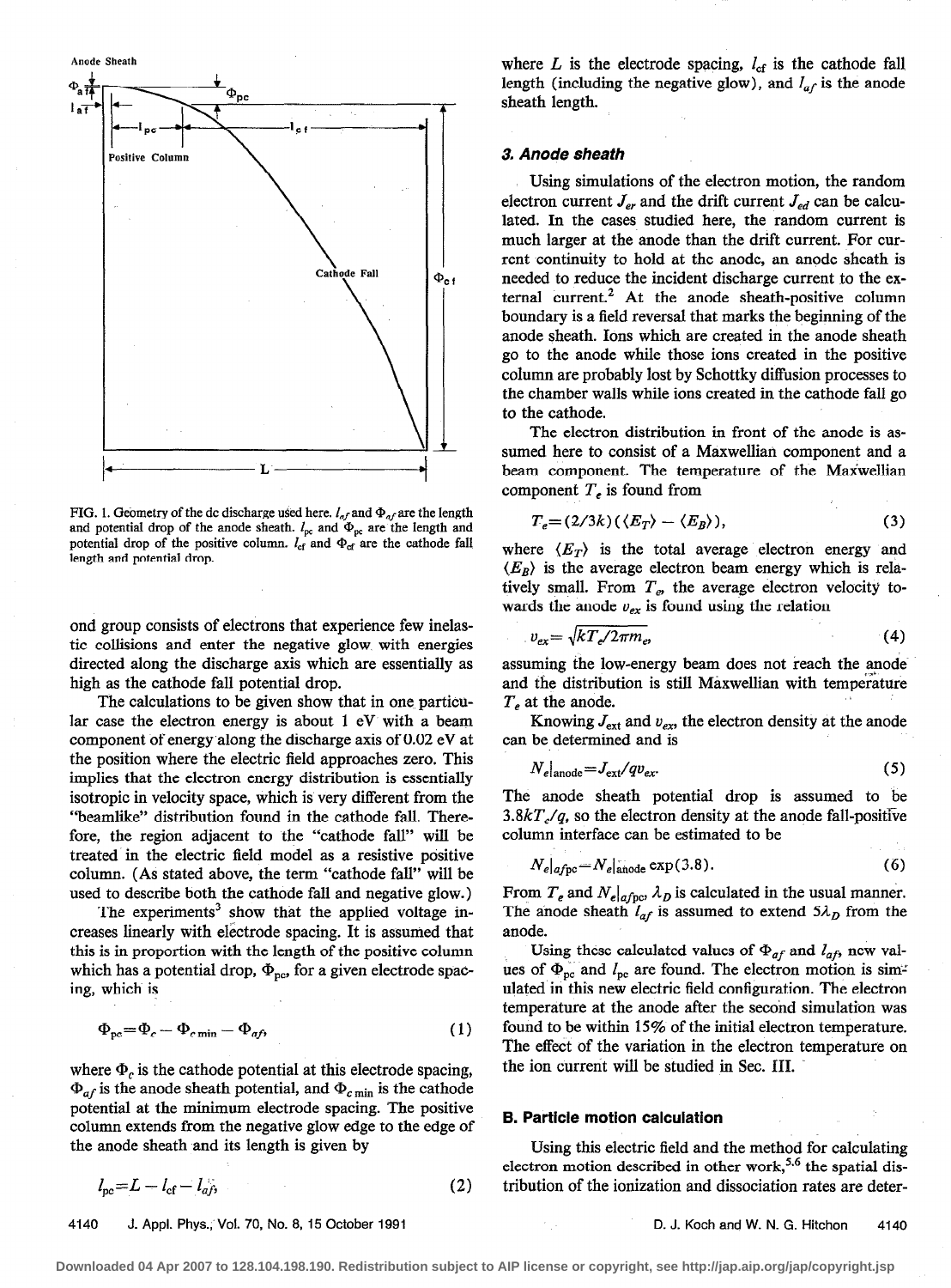TABLE I. The ion-neutral chemical reactions and their respective rate constants used for modeling the ion motion in the anode sheath. Only exothermic and thermineutral reactions are used.

| Process                                                                                                       | Rate constant<br>$\rm (cm^3\,s^{-1})$                     |
|---------------------------------------------------------------------------------------------------------------|-----------------------------------------------------------|
| $\text{SiH}_{3}^{+} + \text{SiH}_{4} \rightarrow \text{Si}_{2} \text{H}_{3}^{+} + 2 \text{H}_{2}$             | $0.07 \times 10^{-10}$                                    |
| $SiH_3^+ + SiH_4 \rightarrow Si_2H_5^+ + H_2$                                                                 | $0.25 \times 10^{-10}$                                    |
| $SiH3+ + SiH4 \rightarrow Si2H7+ + H4$                                                                        | $1.8 \times 10^{-26}$ (cm <sup>6</sup> s <sup>-1</sup> )  |
| $\text{SiH}_{2}^{+} + \text{SiH}_{4} \rightarrow \text{SiH}_{3}^{+} + \text{H}_{3}$                           | $1.07 \times 10^{-9}$                                     |
| $SiH_2^+ + SiH_4 \rightarrow Si_2H_2^+ + 2H_2$                                                                | $0.55 \times 10^{-10}$                                    |
| $\text{SiH}_{2}^{+} + \text{SiH}_{4} \rightarrow \text{Si}_{2} \text{H}_{4}^{+} + \text{H}_{2}$               | $2.50 \times 10^{-10}$                                    |
| $\rm SiH^+ + SiH_4 \rightarrow Si_2H^+ + 2H_2$                                                                | $0.70 \times 10^{-10}$                                    |
| $SiH^+ + SiH_4 \rightarrow Si_2H_3^+ + H_2$                                                                   | $2.80 \times 10^{-10}$                                    |
| $SiH^+ + SiH_4 \rightarrow Si_2H_5^+ + SiH_4$                                                                 | $1.30 \times 10^{-26}$ (cm <sup>6</sup> s <sup>-1</sup> ) |
| $Si^+ + SiH_4 \rightarrow Si_2H_2^+ + H_2$                                                                    | $4.80 \times 10^{-10}$                                    |
| $Si^+ + 2SiH_4 \rightarrow Si_2H_4^+ + SiH_4$                                                                 | $1.40 \times 10^{-26}$ (cm <sup>6</sup> s <sup>-1</sup> ) |
| $Si_2H_7^+ + SiH_4 \rightarrow Si_3H_6^+ + 2H_2 + H$                                                          | $5.00 \times 10^{-11}$                                    |
| $Si_2H_6^+ + SiH_4 \rightarrow Si_3H_6^+ + 2H_2$                                                              | $5.00 \times 10^{-11}$                                    |
| $Si_2H_5^+ + SiH_4 \rightarrow Si_3H_6^+ + H_2 + H$                                                           | $5.00 \times 10^{-11}$                                    |
| $Si_2H_a^+ + SiH_a \rightarrow Si_2H_a^+ + H_2$                                                               | $5.20 \times 10^{-11}$                                    |
| $Si_2H_2^+ + SiH_4 \rightarrow Si_3H_6^+ + H$                                                                 | $5.00 \times 10^{-11}$                                    |
| $Si_2H_2^+ + SiH_4 \rightarrow Si_3H_6^+$                                                                     | 3.76 $\times$ 10 <sup>-11</sup>                           |
| $Si2H+ + SiH4 \rightarrow Si3H6+$                                                                             | $1.08 \times 10^{-10}$                                    |
| $\text{Si}_{m}\text{H}_{n}^{+} + \text{SiH}_{4} \rightarrow \text{Si}_{m+1}\text{H}_{n+2}^{+} + \text{H}_{2}$ | $1.00 \times 10^{-11}$                                    |

mined. The electron-silane collisions cross sections used were compiled by Ohmuri et al.<sup>7</sup>

From the ionization rate as well as the chemical rate  $constants$  compiled by  $Kushner,$ <sup>1</sup> from various experiments, $8-12$  the steady-state flux of the different species to the anode are calculated. The ion-silane chemical reactions considered here either had a small activation energy or were exothermic since the ion energies in the anode sheath are too small-to activate highly endothermic reactions. These ion fluxes are compared to the experimental work of Weakleim et  $al^3$  and calculations by Kushner.<sup>1</sup> (See Table I.)

## 111. dc SILANE DISCHARGE CALCULATION

In this section, the results using the technique given in Sec. II for a dc silane discharge are presented. The experiment that is modeled here was performed by Weakleim et  $al<sup>3</sup>$ . The purpose of the experiment was to determine the effect of the electrode spacing on the current of various silane ion species at the anode. The discharge current remained constant since the applied voltage was varied to maintain the current  $(0.13 \text{ mA/cm}^2)$ . The purpose of this calculation is to model the experiment and to determine the cause of the variation in the ion currents to the anode.

This section begins with a brief exposition of the results of the electron motion calculation. This will include a study of the effects on the electron motion due to assumptions made as to the electric field. This will be followed by the results of the ion motion calculation in Sec. III B. The effects of errors in the electron temperature and in data such as chemical rate constants on the fractional ion current are shown. A proposed explanation for the observed variation in the ion current will also be given. This will be followed by the results of the neutral chemistry calculation



FIG. 2. Potential used for calculating the electron motion in a dc discharge with an electrode spacing,  $L = 1.2$  cm.

in Sec. III C. Since there are no experimental results on neutral behavior to compare with, a neutral motion calculation is done for only one electrode spacing.

#### A. Electron motion results

In this section, the results of the electron motion calculation are given. For each electrode spacing, the method described in Sec. II for modeling the electric field and electron motion was used to calculate the ionization rate and electron energy. The results of the electron motion calculation for an electrode spacing of 1.2 cm are given in Figs. 2-4. Figure 2 is a plot of the electrostatic potential used for an electrode spacing of 1.2 cm. Figure 3 is the corresponding plot of the calculated average energy electron in the discharge. The ionization rate is shown in Fig. 4. This



FIG. 3. Calculated average electron energy vs  $x$  using the potential given in Fig. 2.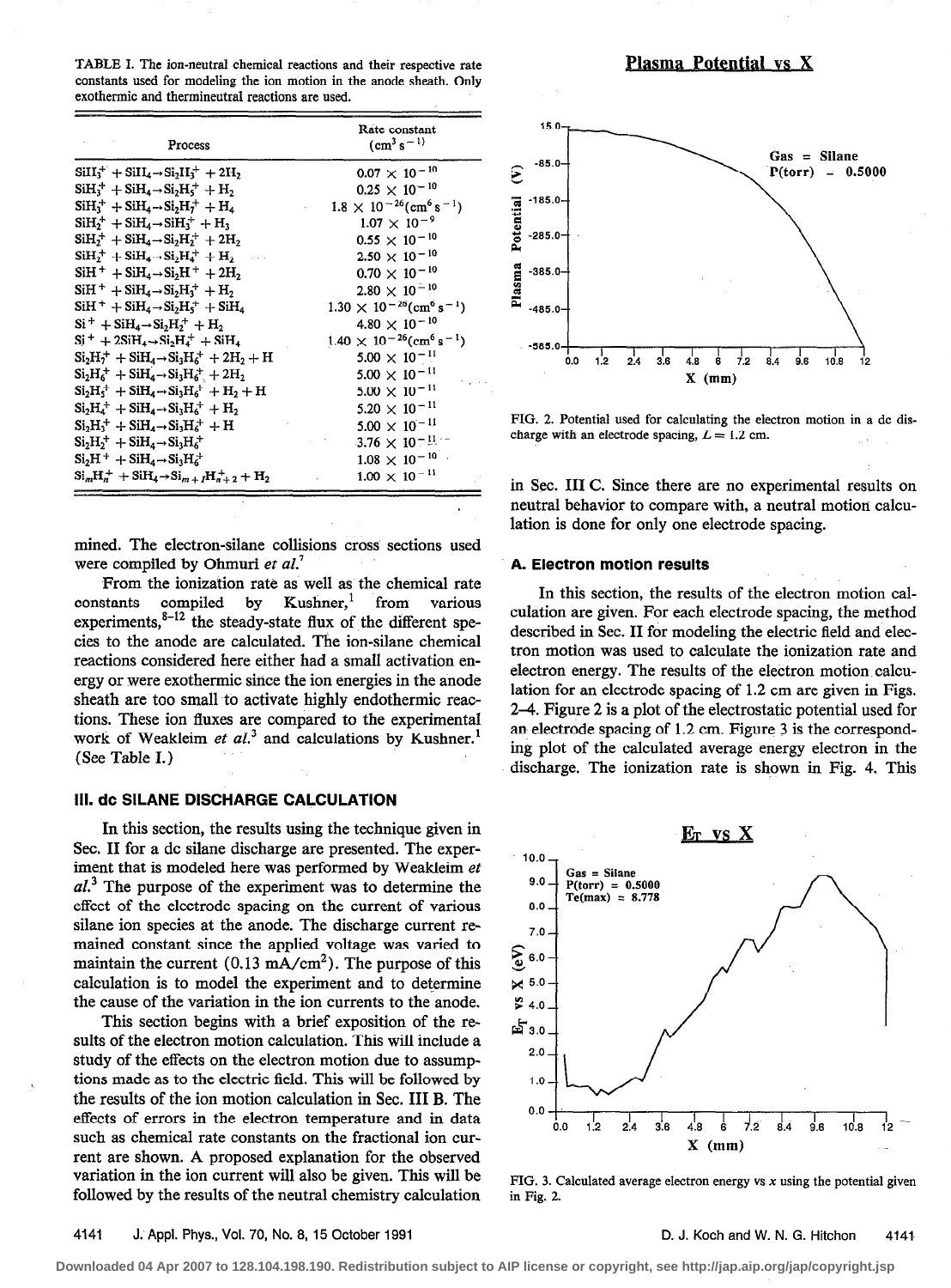

FIG. 4. Electron impact ionization rate of silane vs  $x$  using the potential given in Fig. 2.

ionization rate is used as input for the ion motion calculation and the dissociation rate is used as input for the neutral chemistry calculation. Similar calculations were also done for electrode spacings of  $L = 1.0, 1.1, 1.4,$  and 1.8 cm.

As mentioned in Sec. II, the electric field model contains a field reversal at the positive column-anode sheath interface. The effect of this field is to trap electrons which have an energy less than  $|q\Phi_{af}|$  in the vicinity of the field inversion. In this region, the density of the confined electrons is much greater than the density of the electrons with an energy greater than  $|q\Phi_{af}|$ . For a non-Maxwellian distribution, this can give a low  $\langle E_T \rangle$  here.

The calculated electron energies at the anode, anode sheath potential and length for each electrode spacing are given in Table II. The electron energy at the anode increases with the length of the positive column, which increases with electrode spacing, due to the increased heating of the electrons by the positive column electric field. The heating (and cooling) of the high energy electron is reflected in the increase in the ionization and dissociation rates as these electrons travel through the positive column and the decreased rates in the anode sheath. The average electron energy at the anode begins to level off for electrode spacings of 1.4 cm. The electron energy at the anode will play a vital role in determining the ion motion and the chemical reactions in the anode sheath as will be seen in the next section. Therefore, the accuracy of the method for determining the electron temperature must be examined.

TABLE II. Calculated values of the electron temperature at the anode, anode sheath length  $I_{af}$ , and anode sheath potential drop  $\Phi_{af}$  for electrode spacings  $L = 1.0, 1.1, 1.2,$  and 1.4 cm.

| (cm) | Т.<br>(eV) | $\Phi_{af}$<br>(V) | $\frac{l_{af}}{(\text{cm})}$ |
|------|------------|--------------------|------------------------------|
| 1.0  | 0.133      | .505               | $1.76 \times 10^{-2}$        |
| 1.1  | 0.272      | 1.03               | $3.00 \times 10^{-2}$        |
| 1.2  | 1.460      | 5.75               | $1.03 \times 10^{-1}$        |
| 1.4  | 1.550      | 5.80               | $1.10 \times 10^{-1}$        |

TABLE III. The effects of changing the positive column potential drop on the electron temperature at the anode.  $(I_{pc}$  is held constant.)

| Applied voltage<br>(V) | $\Phi_{pc}$<br>$(\overline{V})$ | Τ,<br>(eV) |
|------------------------|---------------------------------|------------|
| $-585.0$               | $-15.5$                         | 1.46       |
| $-581.5$               | $-12.0$                         | 1.32       |
| $-579.0$               | $-9.50$                         | 1.26       |

## 7. Electron temperature variations

In this section, an estimate of the possible error in the calculated electron temperature is made. This error can have many origins. These include the assumed position of the negative glow-positive column boundary, the applied potential and the assumed anode sheath potential. First, we investigate the errors due to the assumed anode sheath potential, followed by the errors in the electron temperature due to changes in the length of the negative glow and the effect of errors in the applied potential.

The first source of error in the electron temperature to be examined is the assumed anode sheath potential used in the electron simulation. The manner in which this error arises is that in the initial electron simulation, an assumed anode sheath potential and length are used. From this electric field configuration, the electron motion and subsequently the electron temperature at the anode are calculated. Using this temperature, a new anode sheath potential and length are found. The electron motion is again calculated using this electric field and the electron temperature is found.

The variation in the electron temperature between the two simulations is a measure of the uncertainty in the electron temperature discussed here. In these calculations, the maximum variation in the electron temperature due to varying the assumed sheath was found to be about 15% of the original values, which is quite small.

The second origin of possible error in the electron temperature calculation is the position of the negative glowpositive column boundary. The effect of this boundary is to change the electric field in the positive column (since  $\Phi_{\text{pc}}$  is constant). The changes in the electric field will alter the heating rate of the electrons which in turn changes the electron temperature at the anode sheath.

A simulation of the electron motion was done for an electrode spacing of  $L = 1.2$  cm but where the positive column length was reduced by 40% from its original value. It was found that the electron temperature at the anode increased 15% from original value, which is again small.

The third source of error in the electron temperature is the measurement of the applied potential. Since the cathode fall potential is assumed constant (under the conditions of constant pressure and current) the effect of errors in the applied potential measurements is to change the electric field in the positive column. This effect is studied by changing  $\Phi_{pc}$  (and subsequently the applied voltage) using the original positive column length.

The example used here is for an electrode spacing of  $L = 1.2$  cm. The positive column potential was decreased

4142 J. Appt. Phys., Vol. 70, No. 8, 15 October 1991 D. J. Koch and W. N. G. Hitchon 4142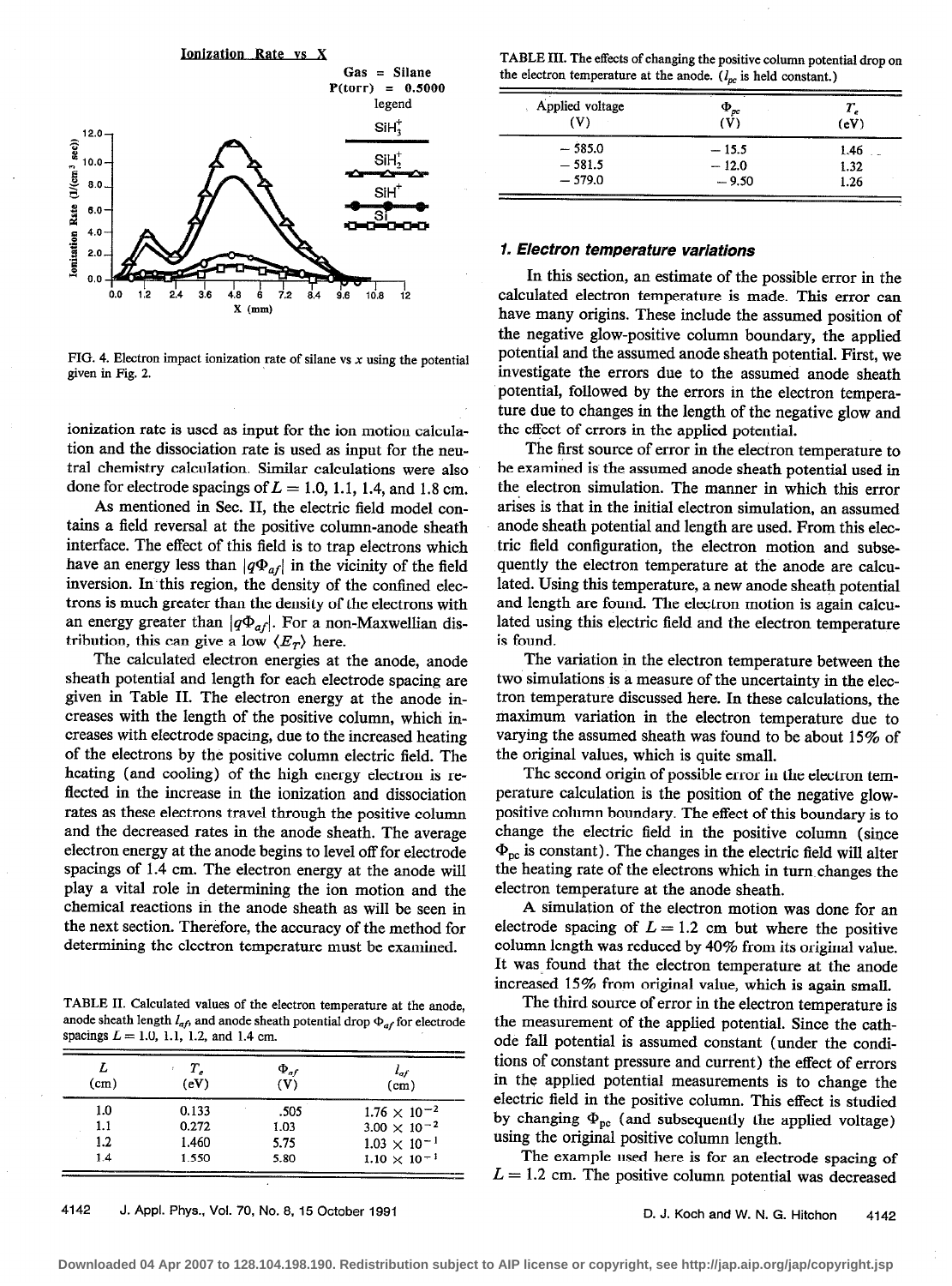Measured Fractional Ion Flux SiH<sub>x</sub> Flux Comparison



FIG. 5. Fractional ion currents to the anode vs electrode spacing  $L$ . (a) The measured values and (b) the values yielded by the code.

from  $-14.4$  to  $-9.5$  V and electron simulations were performed. The results of these simulations are given in Table III. It was found that the electron temperature decreased by about 20% from the original value. This too is a relatively small effect. As we shall see in the next section, however, errors in the applied potential are more important for smaller electrode spacings.

#### B. ion motion results

In this section, the results of the ion motion calculations are presented. These results will include an examination of the effects on the ion current due to changes in the electron temperature and ion-silane chemical rate constants.

Given the calculated ionization rate and anode sheath electric field and length, the fractional currents at the anode can be determined. The calculated and measured<sup>3</sup> fractional ion currents for each electrode spacing are given in Fig. 5. In the notation used here,  $SiH<sub>r</sub><sup>+</sup>$  denotes the sum of all ion currents in which there is one silicon atom in the ion. Likewise,  $Si<sub>2</sub>H<sub>x</sub><sup>+</sup>$  denotes the sum of all ion currents in which there are two silicon atoms in the ion.



FIG. 6. A comparison of the fractional  $SiH<sub>x</sub><sup>+</sup>$  ion current vs electrode spacing: calculated, measured, and Kushner's results.

The SiH $<sub>x</sub><sup>+</sup>$  current calculations have two main origins</sub> for error: the anode sheath electric field (principally via  $T<sub>e</sub>$ ) and the chemical rate constants used. The errors in the calculated currents of heavier ions such as  $Si<sub>2</sub>H<sub>x</sub><sup>+</sup>$  are due to the previously mentioned causes and to the errors in the chemical rate constants for creation and destruction of the higher silane ion species. These rate constants are estimates<sup>1</sup> and probably have large errors.

Therefore, to compare the model with experiment, it is better to use the  $\text{SiH}_{x}^{+}$  ion flux. Comparisons of the heavier silane ion currents will reveal information about the chemical rate constants for formation of those ions. Figure 6 gives a comparison of the fractional  $SiH<sub>x</sub><sup>+</sup>$  currents measured, calculated and given by Kushner.<sup>1</sup> This theory and the experimental values are in good agreement for electrode spacings of  $L = 1.0, 1.2, 1.4,$  and 1.8 cm and in moderate agreement at  $L = 1.1$  cm. The lack of agreement at  $L = 1.1$  cm may be due to the possible errors in the positive column potential drop and will be discussed later. The discrepancy between the work by Kushner<sup>1</sup> and experiment is probably due to the simple description of the electric field he used. We will now investigate the effects of errors in the calculated electron temperature and ion-silane chemical rate constants on the fractional  $\text{SiH}_{x}^{+}$  flux.

## 1. ion flux variations due to electron temperature errors

The first source of error in the fractional  $SH_{r}^{+}$  ion current considered here is the calculated electron temperature. The causes for the variations in the electron temperature were discussed in the previous section and will not be elaborated upon further. Here, the effects of changes in the electron temperature on the ion current are studied.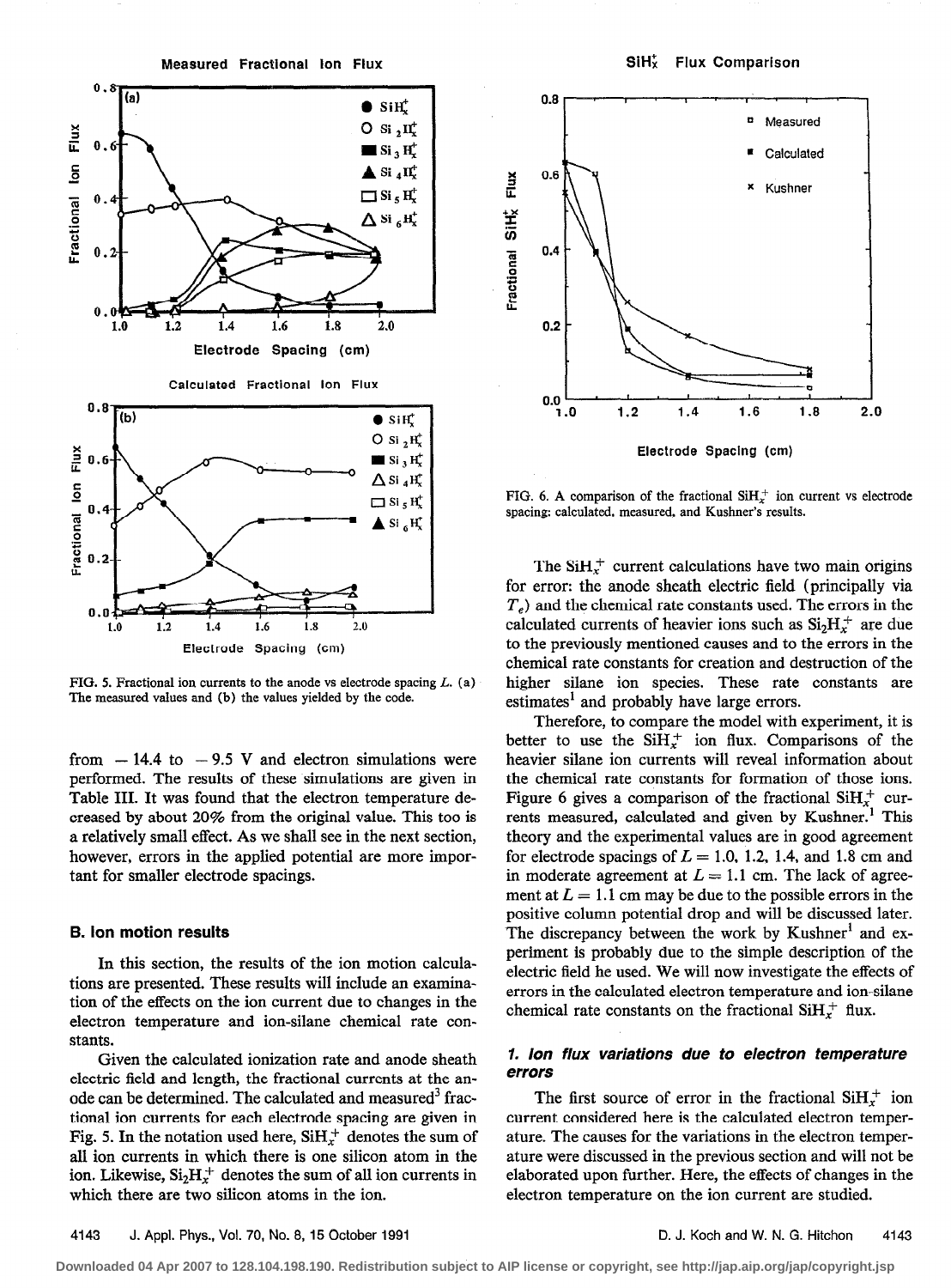

FIG. 7. Effects of the variations in the calculated  $T<sub>e</sub>$  on the fractional ion current at the anode. In this calculation,  $T_e$  was allowed to vary 15% above and below the calculated  $T_e$ .

As mentioned in Sec. II A, the variation in  $T_e$  due to the way in which the anode sheath potential is modeled can be as high as 15%. Figure 7 shows the sensitivity of the  $SiH<sub>x</sub><sup>+</sup>$  current to the variations in electron temperature. The ion current was calculated using electron temperatures 15% above and below the calculated  $T_e$  as well as the calculated and measured values. The fractional ion currents were found to vary by less than 10% at all electrode spacings considered while the trends of the results were maintained.

Upon examining this plot, the discrepancy in the  $SiH<sub>r</sub><sup>+</sup>$  current at  $L = 1.1$  cm cannot be explained by this mechanism alone. The only other way to recreate the measured fractional ion flux for an electrode spacing of  $L = 1.1$ cm is to reduce the electron temperature to approximately the value at  $L = 1.0$  cm. This can be accomplished by reducing the positive column potential drop. A reduction of the positive column potential drop from  $-5.5$  to  $-2.5$ Y achieved the desired result, so it is plausible that an error in measuring the applied potential could have occurred. The electron temperature decreased from 0.272 to 0.177 eV. The results of the ion flux simulation are given in Fig. 8. This suggests that for short positive columns, measurement errors on the order of a few volts can drastically change the outcome of the simulation.

#### 2. Chemical rate constant uncertainties

The second origin of error for the  $SiH<sub>x</sub><sup>+</sup>$  current is the chemical rate constants. From Fig. 4, the dominant products of the ionization of silane are  $SiH_2^+$  and  $SiH_3^+$ . From the table of ion chemical reactions (Table II),  $SiH_2^+$  reacts quickly with silane to form  $\text{SiH}_3^+$ . The main mechanism for the loss of  $\text{SiH}_3^+$  under these experimental conditions is

$$
SiH_3^+ + 2SiH_4 \rightarrow Si_2H_7^+ + SiH_4. \tag{7}
$$

The rate constant for this reaction was varied by 33% from the value quoted in the literature and the ion currents

4144 J. Appl. Phys., Vol. 70, No. 8, 15 October 1991 D. J. Koch and W. N. G. Hitchon 4144



FIG. 8. Effects of reducing the applied potential (and subsequently  $\Phi_{\text{nc}}$ ) by 3 V. (a) Applied = - 580 V ( $\Phi_{\text{pc}}$  = - 5.5 V) (experiment). (b) Applied =  $-577$  V ( $\Phi_{pc} = -2.5$  V).

were again calculated. The results of this calculation are shown in Fig. 9 where the fractional ion current varies by up to 15% of its original value. This shows that the sensitivity of the fractional ion current to changes in chemical rate constants can be appreciable but that the original trend in the  $SiH<sub>x</sub><sup>+</sup>$  current remains intact.

-Differences between the measured and computed fluxes of the heavier ions can be attributed to the chemical rate



FIG. 9. Calculated fractional ion currents using different values of the rate constant  $k_1$  (all other rate constants and the electron temperature remain the same).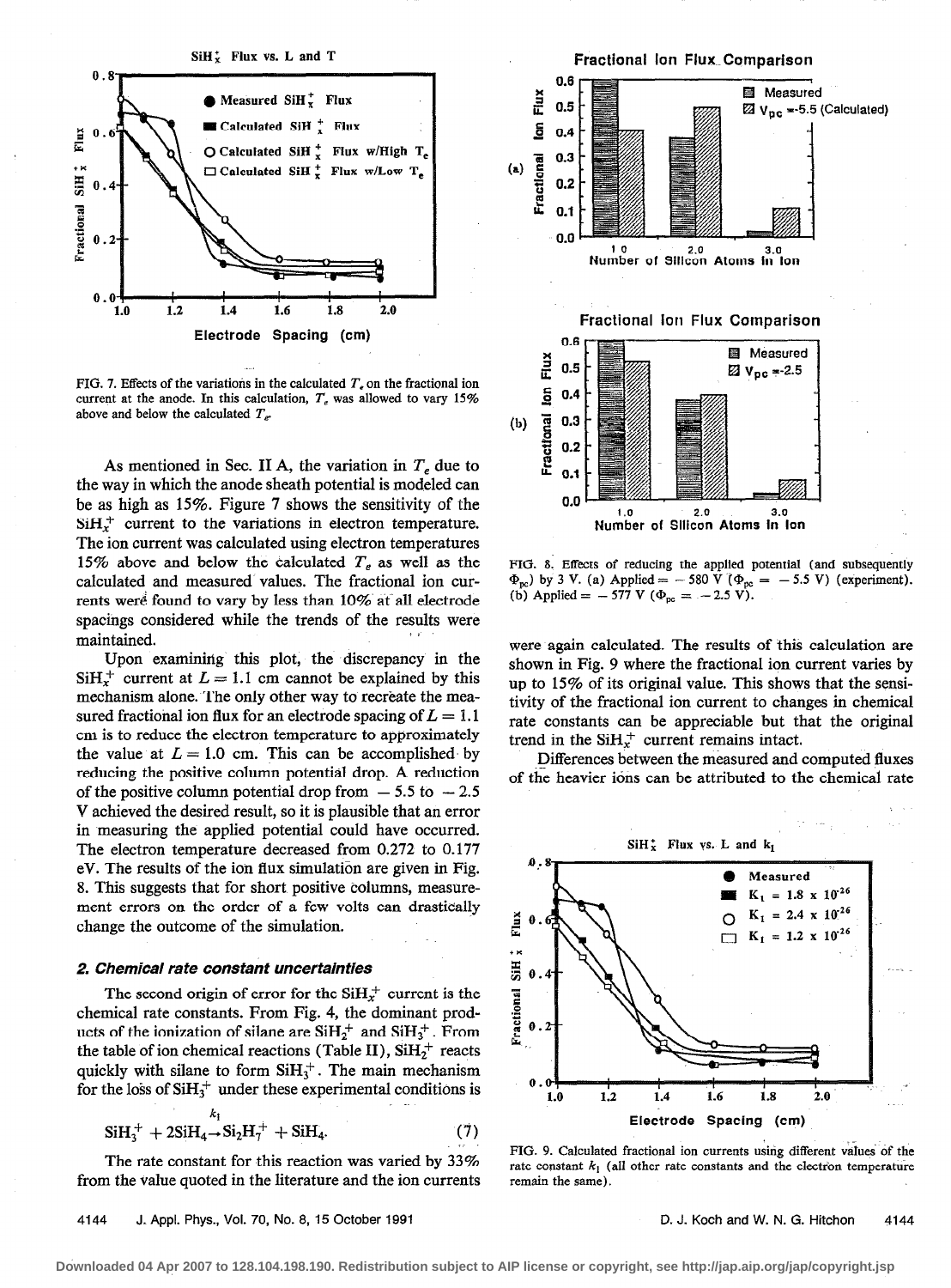

FIG. 10. Effects of increasing the rate constant  $k_2$  on the fractional ion currents. (a)  $k_2 = 5 \times 10^{-11}$  (measured); (b)  $k_2 = 1 \times 10^{-10}$ .

constants used. Fortunately, for the experimental conditions used, there is a dominant reaction for the formation of heavier ions. This mechanism is.

$$
Si_2H_7^+ + SiH_4 \to Si_3H_x^+.
$$
 (8)

Effects of changing  $k_2$  on the ion currents are given in Fig. 10, where  $k_2$  is increased by a factor of 2 from the value given in the literature. It can be seen that the trend in the  $Si<sub>2</sub>H<sub>x</sub><sup>+</sup>$  current now is closer to the measured trends in Fig. 5. This same procedure can be applied to estimate rate constants for the heavier ions.

#### 3. Proposed model for ion chemistry in the anode sheath

A possible explanation for the variation in the fractional  $SH_r^+$  current at the anode will now be presented. For short electrode spacings  $(L = 1.0 \text{ cm})$ , the anode sheath is very close to the negative glow edge. The electrons are still relatively cold since there is only a weak electric field in the negative glow. This yields a relatively low electron temperature and corresponding short anode sheath length and sheath potential drop. For wider electrode spacings  $(L > 1.1$  cm), the electrons are heated by the positive column electric field. As the electron temperature increases, so do the anode sheath length (at fixed electron density) and potential drop. We must now relate the effects of the electron temperature to the number of chemical reactions the ions experience in the anode sheath.

The ratio of the time the ions spend in the anode sheath to the average time for ions to undergo a chemical reaction with silane is

$$
\beta = t_0 / \tau_{\text{coll}},\tag{9}
$$

where  $\tau_{\text{coll}}$  is the mean time for collisions that cause a chemical reaction and  $t_0$  is the time ions spend in the anode sheath. For this calculation, we will assume all the ions cross the entire anode sheath. The time spent in the anode sheath is given by



FIG. 11. (a) The calculated  $T<sub>e</sub>$  as a function of electrode spacing and (b) the ratio of  $l_{af}$  to  $\lambda$  of the SiH<sub>x</sub><sup>+</sup>.

$$
t_0 = \frac{l_{af}}{\langle v_i \rangle} = \frac{l_{af}}{\mu_i \langle E \rangle},\tag{10}
$$

where  $\langle v_i \rangle$  is the average ion velocity,  $\mu_i$  is the ion mobility and  $\langle E \rangle$  is the average electric field. For a linear electric field in the anode sheath this ratio becomes

$$
\beta = \frac{l_{af}^2}{\tau_{\text{coll}} \Phi_{af}}.\tag{11}
$$

Both  $l_{af}$  and  $\Phi_{af}$  are related to  $T_e$  ( $\tau_{coll}$  is assumed to be constant). In this model,  $\Phi_{af} = 3.8kT_e/q$ . The relationship between  $l_{af}$  and  $T_e$  is more complicated. It was assumed that

$$
l_{af} = 5\sqrt{\epsilon_0 \kappa T_e / q^2 N_e} \tag{12}
$$

where  $N_e$  is the electron density at the anode sheath edge which is a function of  $T_e$ . Using Eqs. (4), (5), and (6), it may be shown that  $N_e$  is proportional to  $\sqrt{1/T_e}$ . Then the anode sheath length is related to the electron temperature by

$$
l_{af} \propto T_e^{3/4}.\tag{13}
$$

The number of chemical reactions  $\beta$  is given by

$$
\beta \propto l_{af}^2 / \Phi_{af} \propto \sqrt{T_{e^*}}
$$
 (14)

Therefore, at lower temperatures, ions in the anode sheath experience fewer chemical reactions. In Fig. 11 (a), the  $\sqrt{T_e}$  calculated by the code is plotted as a function of electrode spacing.

#### 4145 J. Appl. Phys., Vol. 70, No. 8, 15 October 1991 D. J. Koch and W. N. G. Hitchon 4145